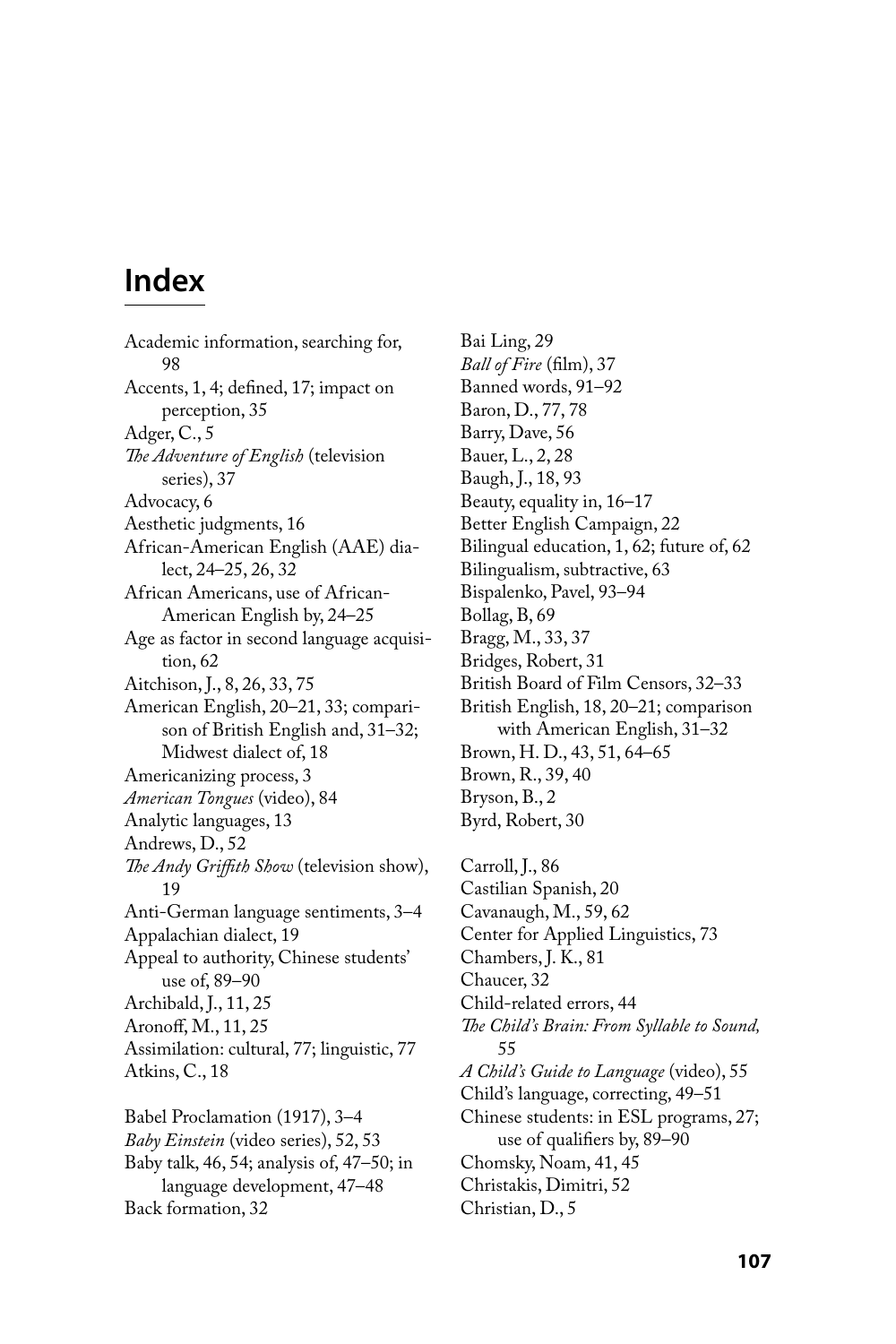Christison, M. A., 71 "Christopher," case of, 65 Civil Rights Act (1964), Title VII of, 4 Claire, Elizabeth, 93 Clearfield, Abraham, 22 Close, Robin, 52 Cochran, Johnnie, 25 Cockney accent, 19–20 Collier, V., 60 Communicative capability, equality in, 14–16 Congressional Black Caucus, 92 "Con Respeto, I Am Not Richard Rodriguez" (Mota-Altman), 73 Contrastive rhetoric considerations, 90 Correct language, 28 Cosby, Bill, 26 Cran, W., 2, 24 Critical-age hypothesis, 61–62 Crystal, David, 42–43 Cultural assimilation, 77 Cummins, J., 5, 60 Cunneff, T., 29 Cursing, 96 Curtis, Jamie Lee, 16 Curtis, Susan, 42

*Dangerous English* (Claire), 93 Degeneration of language, 10 Dialect-minority students, 2, 5 Dialects: affirmation of, and self acceptance, 5; analyzing, 83; communicative and social purpose of, 26–27; defined, 17; in defining particular group, 20; disappearance of, 81; factors influencing, 83; growth of, 81–82; impact on perception, 35; misconceptions on, 75–76; in movies, 18; negative judgments of, 4, 18–19; non-standard, 2; prestige and social currency of local, 19; race in determining, 23–27; reasons for development of, 19 Dialect shift, 75–76 Dialect variation, equality in, 17–20 *Dr. Phil Show* (television show), 46 Dougherty, D., 46

*Do You Speak American?* (MacNeil & Cran), 2 *Do You Speak American?* (PBS series), 84 Eble, C., 30 Ebonics, 1, 24; Oakland resolution on, 25–33 Ediger, A., 71 Educational Resources Information Center (ERIC), 73 Ellis, R., 68 English: American, 20–21, 82; British, 20–21, 32; changes in, 31–34; child's regularization of irregular forms in, 45; communicative capacity of, 15; comparison of Latin and, 13–14; declaration of, as official language, 76–81; definite articles in, 11; deterioration of, 31; English-only policies' effect on acquisition of, 6; Indian writers of, 90; inflections in, 12; L2 learners' immersion in, 60–63; learning of, by immigrants, 57–60; prepositional usage in, 40; syntax in, 12, 48; technology and, 15 English Language Learners (ELLs): advocacy as function of teacher of, 6; growth in number of, 3; referral to special education, 66; speaking skills of, 71; teaching, 2–3 English learners, morpheme acquisition of, 40 English-only movements, 79 English-only policies, 4, 5; effect on English acquisition, 6 English-speaking children: acquisition of prepositions, 39; acquisition of subordinate clauses, 39 English-speaking colonists, borrowing of words from Native American languages by, 16 Eponyms, 30 Equality: in beauty, 16–17; in communicative capability, 14–16; in dialect variation, 17–20; in grammar, 12–14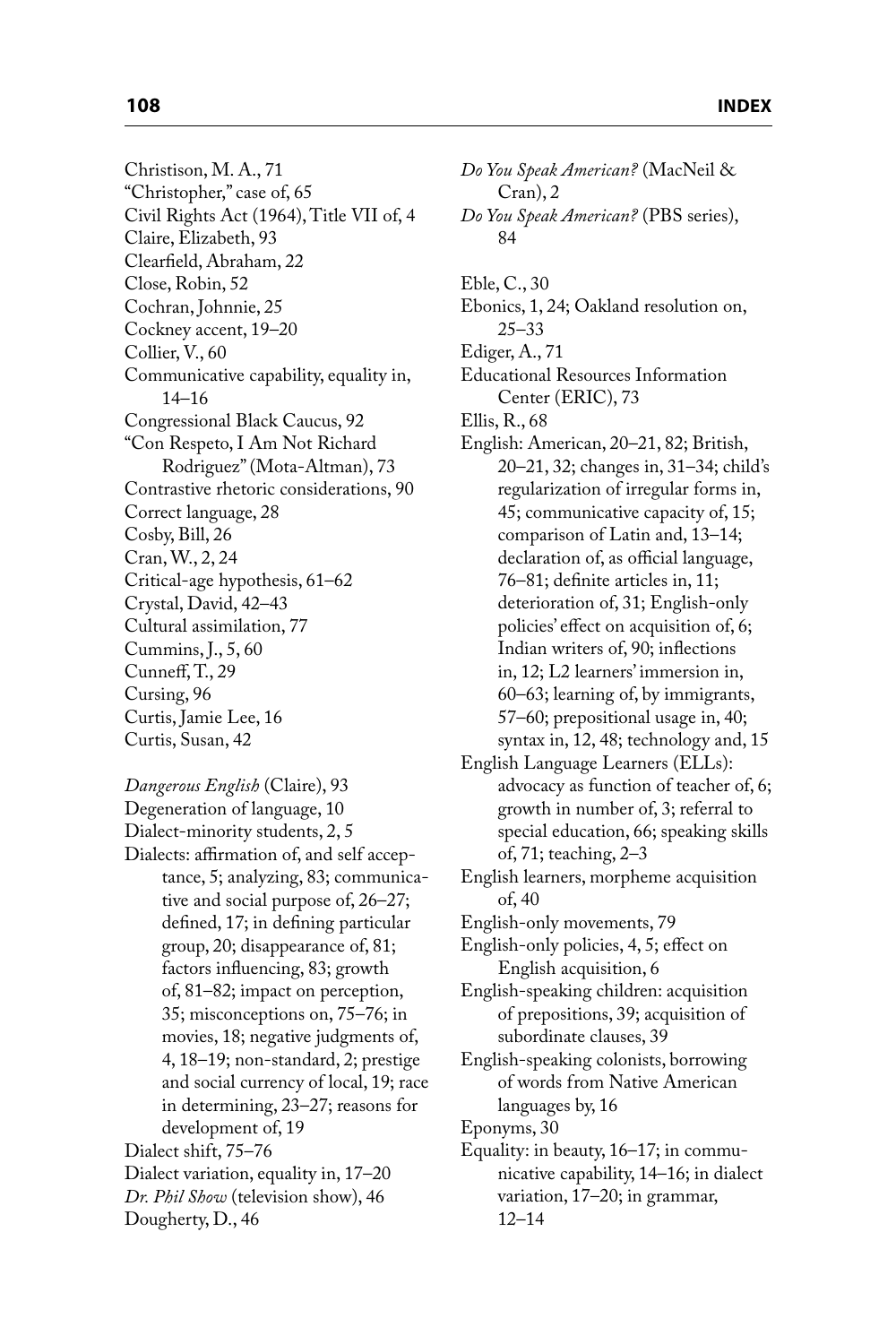Erickson, Frederick, 79 Eskenazi, M., 12 ESL programs, Chinese students in, 27 ESL teachers: factors in success of, 7; role of, in debunking myths on language,  $1 - 2$ Farkas, S., 59 Ferguson, Ma, 14–15 Films for the Humanities, 37 First language acquisition, myths about, 38–55 *A Fish Called Wanda* (movie), 16–17 Folse, K., 68 Foreign language programs, criticisms of, 69 Fought, C., 81 Frank, R., 63 Franklin, Benjamin, 77–78 Freeman, J., 48 French, 15; accent of, 18; language academies in, 29 Fromkin, V., 11, 15, 16, 23, 24, 65 Gardner, Robert, 65 Gender, role in communicative styles, 92–93 *Genie: A Psycholinguistic Study of a Modern Day Wild Child* (Curtis), 42 Genie, story of, 41–42, 55 Gere, Richard, 29 German: sound shifts in, 21; sounds of, 17; during World War II, 3 Giles, Howard, 16 Gingrich, N., 57 Graddol, D., 8, 21 Grammar: accuracy of, 63; equality in, 12–14; in language acquisition, 45; in language education, 1; in Latin, 12; moral character and, 21–23; in second language instruction, 67–69 *The Grapes of Wrath* (Steinbeck), 74 Greek, 15; in expressing philosophical ideas, 15; verbs in, 15 Grimm, Jakob, 21 Grimm's Law, 21

Harding, William, 3 Holman, J., 61 Hopi language, Sapir-Whorf Hypothesis and, 86 Hornberger, Nancy, 6 Human interaction, language fundamental role in, 4–5 *The Human Language Series* (Searchinger), 37 Hyams, N., 11, 15, 16, 23, 24, 65 Idsardi, W., 18 Illogical reverence, 75 *I Love Lucy* (television show), 50 Imitation: debate between grammar construction and, in language acquisition, 45; language acquisition by, 43–44 Immersion, 60–63 Immigrants: as bilingual, 80; learning of English by, 57–60 Indian writers of English, 90 Indo-European languages, 21 Inflections, 12-13 Information age, 98–99 Instant-messaging, 95 Intelligence, second language learners and, 64–66 Internet, role of, in disappearance of dialects, 81 Irish dialect, 18 Irregular verb, 49 Italian, sounds of, 17 Jackson, Jesse, 26, 92 Japanese, prepositional usage in, 40 Jefferson, Thomas, 29 Jensen, Arthur, 23–24

Kachru, B., 90 Kahakua, James, 80 Kaplan, Robert, 89 Kelly, R., 19 Kline, Kevin, 16–17 Knapp, D., 26 Knox, Alex, 33

Johnson, Samuel, 10, 75, 85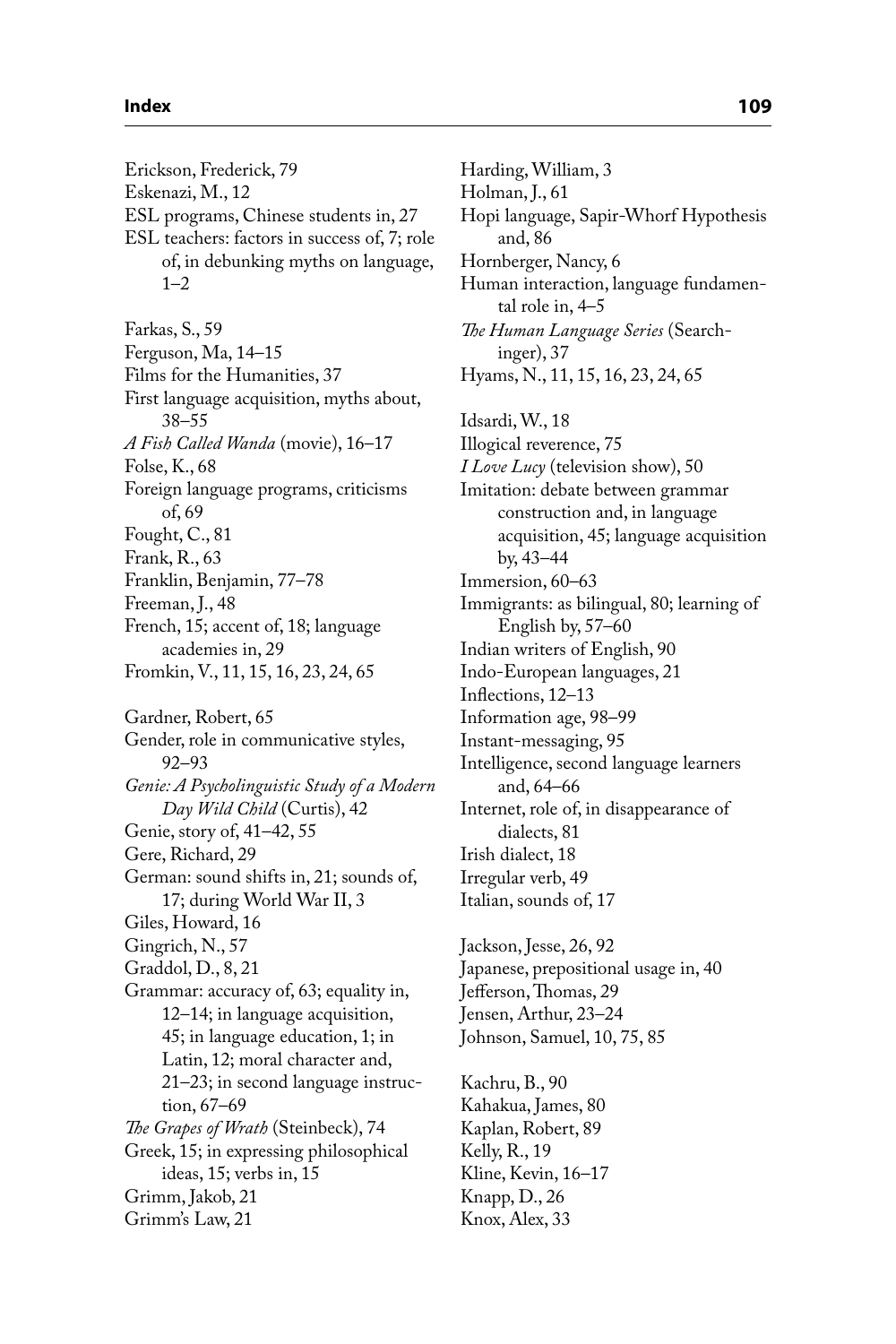| Krahnke, K., 71                         |
|-----------------------------------------|
| Krashen, S., 5, 68, 69, 73              |
| Kuhl, P. K., 47, 48                     |
|                                         |
| L2 learners, immersion in English,      |
| $60 - 63$                               |
| Labov, W., 26, 75-76                    |
| Lakoff, Robin, 92                       |
| Lambert, Wallace, 65                    |
| Language acquisition: debate between    |
| imitation and grammar construction      |
| in, 45. See also First language acqui-  |
| sition; Second language acquisition     |
| Language Acquisition Device (L.A.D.),   |
| 41, 42, 43, 45, 46                      |
| Language change, 1; debate about, 32-33 |
|                                         |
| Language correctness: debate surround-  |
| ing, 28-29; notions of, 31              |
| Language development: baby talk in,     |
| 47-48; interaction in, 52-53;           |
| "parentese" in, 46-48; television in,   |
| $38,52 - 53$                            |
| The Language Instinct (Pinker), 43      |
| The Language Police: How Pressure       |
| Groups Restrict What Students Learn     |
| (Ravitch), 91-93                        |
| Languages: analytic, 13; attitudes, 35; |
| changes in, 31-34, 34; correcting, in   |
| children, 49-51; degeneration of, 10,   |
| 33; equality of, 11-20; fundamen-       |
| tal role in human interaction, 4-5;     |
| importance of, 1; inflected, 13; influ- |
| ence on thoughts, 85-90; legislating    |
| policy, 80; misconceptions about,       |
| 6; myths about, in general, 10-37;      |
| people's perception of, 14-15;          |
| primary functions of, 11; quirks in,    |
| 36; restriction, 3; role of ESL teach-  |
| ers in debunking myths of, 1-2;         |
| role of race in determining, 23-27;     |
| sexist, 88; skills in second language   |
| acquisition, 70-71; standard forms      |
| of, 27-33                               |
| Latin, 15; benefit to learning, 13-14;  |
| comparison of English and, 13-14;       |

comparison of English and, 13–14; grammatical structure of, 12; inflections in, 12; lack of prepositions in,

11; student decision to study, 71; teaching of, in schools, 12 *Lau* v. *Nichols,* 72 *Learning and Not Learning English* (Valdes), 69 Leith, D., 8, 21 Lennenberg, Eric, 61–62 Lewis, C., Fabos, B., 95 Lexical development, 47 Lexical retention, 63 Lindholm-Leary, K., 60 Linguistic assimilation, 77 Linguistic determinism, 86–87 Linguistic fragmentation, 77–78 Linguistic homogeneity, 76 Linguistic misconceptions, 74; spread of, 7 Linguistic prohibition, 3–4 Linguistic self-hatred, 18 Linguistic Society of America, 37 Linguists, focus of, 2 Lippi-Green, R., 4, 18, 80, 87 Listening in second language acquisition, 70–71 Lowth, Bishop, 21 Macaulay, Thomas, 87 Mackey, William, 11 MacNeil, R., 2, 24 McCrum, R., 2, 24 McEergy, Tony, 94 McLaughlin, B., 63 Marshall, B., 22 Marshall, J., 22 *Mary Poppins* (movie), 19–20 Materazzi, Diane, 63 *Merriam-Webster Dictionary,* 30 Mezzofanti, Guiseppe, 64 "Michael," story of, 42–43, 62 Montessori, Maria, 38 Moral character, grammar usage and, 21–23 Moral panics, 94 Morpheme acquisition of English learners, 40 Morrison, Toni, 24 Mota-Altman, N., 62, 73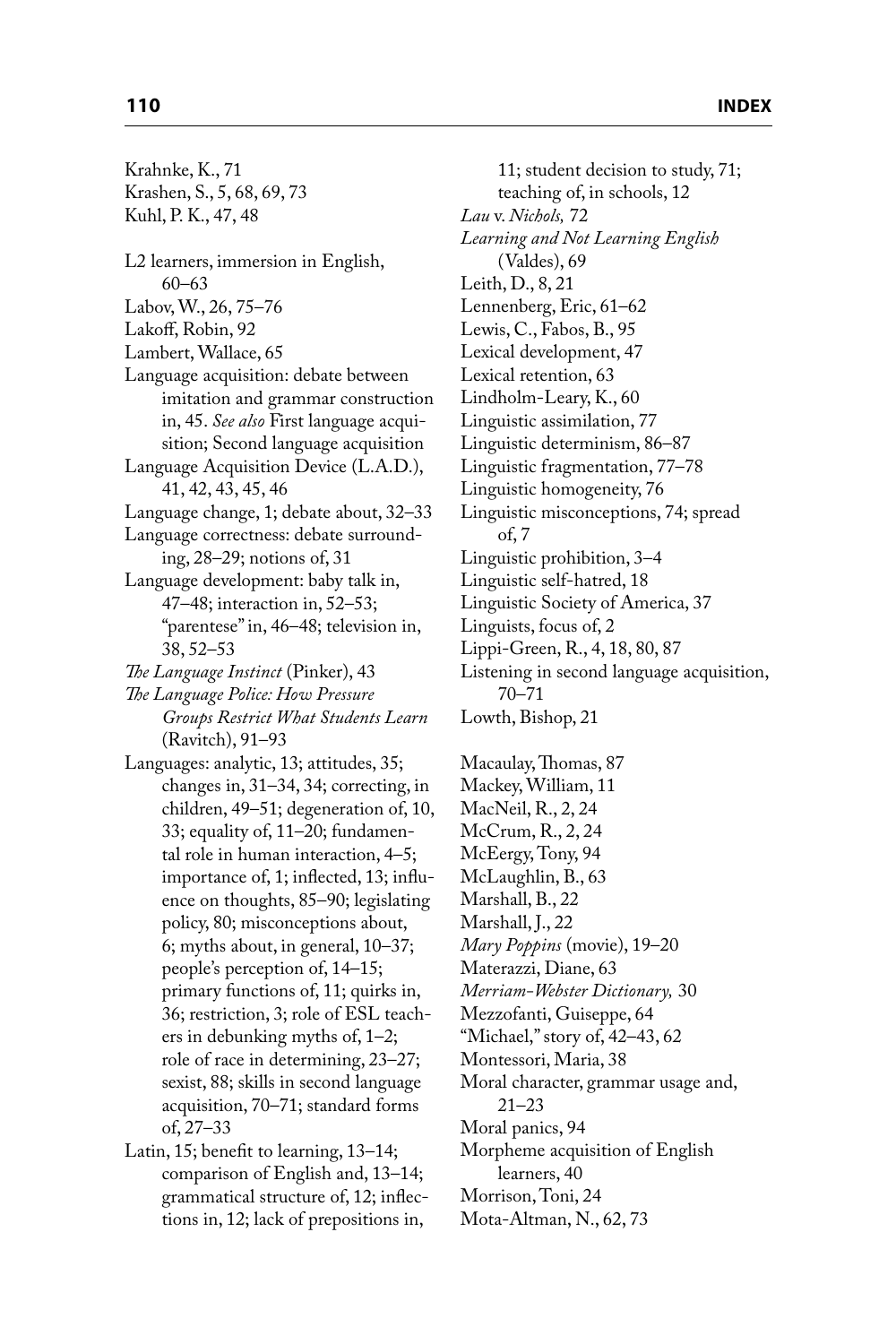## **Index 111**

Motherese, 47 *The Mother Tongue* (Bryson), 2 Mountaineer, speech of, 17 Movies, role of, in disappearance of dialects, 81 Mozart, 16 Nass, Cliff, 95 National Clearinghouse for English Language Education, 3 National Literacy Trust, 52 Native American languages: borrowing of words from, by English-speaking colonists, 16; policies involving, 3; Sapir-Whorf Hypothesis and, 86 Native language: affirmation of, and self acceptance, 5; learning of, 39–48 Native-like accents, 4 *NBC Nightly News* (television show)*,* 31 Newspeak, 88 New Yorkers, dialect of, 18 Niedzielski, Nancy, 16 *1984* (Orwell), 88 Non-standard dialects, 1, 2, 18 Non-standard English, judgments on use of, 22 Oakland resolution on Ebonics, 25–33 Oakland schools, use of Ebonics in, 25–26 O'Connor, M., 4 Official English movements, 79 O'Grady, W., 11, 25 Originality in sentences, 44 Orman, F., 33 Orwell, George, 88 *Oxford English Dictionary* (OED), 29 Parentese: language development and, 38, 46–48; as universal phenomenon, 48 Past participle, 49–50 Patkowski, M., 62 *Pena* v. *Board of Education City of Atlanta,* 72 Philology, 21 Pinker, S., 43

Piper, T., 42 Pitch, 47 *Plyer* v. *Doe,* 72 Political correctness, 8, 91–93, 97 Pope, V., 31 Popular culture, 93–94 Prepositional usage, formats for, 40 Presley, Elvis, 16 Preston, D., 18 Profanity, 93–94 Pronunciation: correcting, 50; in second language acquisition, 63 Proposition 227, 62 Pullum, G., 11, 16 Purnell, T., 18 Qualifiers, Chinese students' use of, 89–90 Queen's English, 31 Ravitch, D., 91, 93 Reading in second language acquisition, 70–71 *Red Corner* (drama), 29 Rees-Miller, J., 11, 25 Reise, J., 31 Robien, Gilles de, 22 Rodman, R., 11, 15, 16, 23, 24, 65 Roduta, C., 14 Roosevelt, Teddy, 77, 78 *Rosetta Stone*®, 67–68 Royal French Academy, 33 Russian, lack of definite articles in, 11 Rutherford, W., 68 Safire, W., 14

Sapir, Edward, 86–87 Sapir-Whorf Hypothesis, 85–90 Schmidt, S., 52 Scholz, B., 11, 16 Searchinger, G., 12, 37 Second language acquisition: age as factor in, 62; language skills in, 70–71; listening in, 70–71; myths about, 8, 56–73; pronunciation in, 63; reading in, 70–71; writing in, 89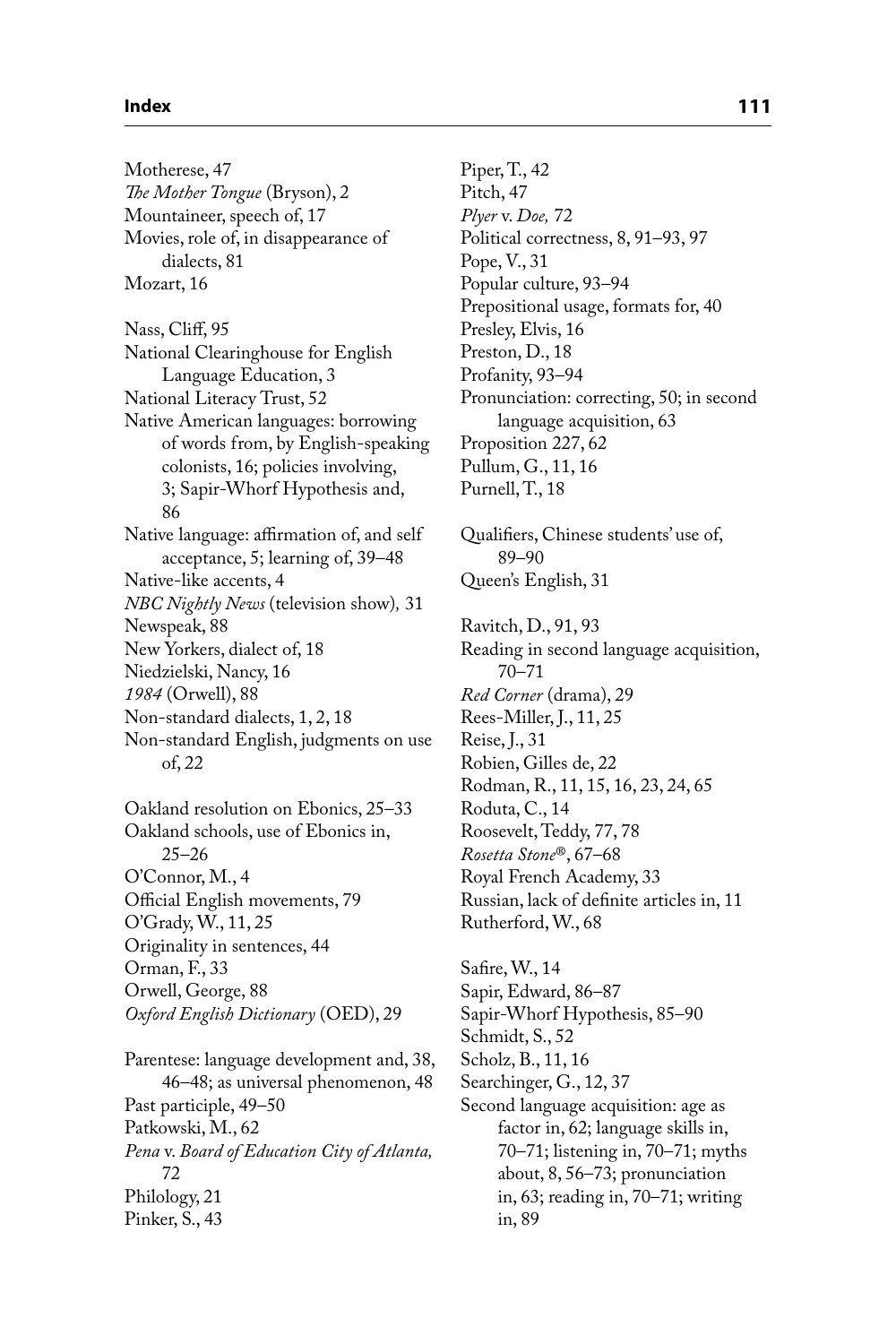Second language instruction, grammar in, 67–69 Second language learners, intelligence and, 64–66 *The Secret Life of the Brain* (PBS series), 55 *Secret of the Wild Child* (PBS documentary), 55 Self-acceptance: affirmation of dialect and, 5; affirmation of native language and, 5 Sentences, originality in, 44 Sexist language, 88 Shepard, Gillian, 22 Simon, Paul, 73 Simpson, O. J., trial, use of African-American English (AAE) during, 25 Skinner, B. F., 45 Slang, 1, 29 Socialization, dialect and, 25 Social networking, language change and, 33 Society for Pure English, 31 Sociolinguistic misconceptions, myths involving, 74–84 Southern dialect, 18 Spanish: Castilian, 20; communicative capacity of, 15; language academies in, 29; prepositions in, 11, 40; singing of *Star-Spangled Banner* in, 78–79 Spanish-speaking immigrants, use of English by, 58–59 Speech community, 11 Standard English, responsibility of teachers to teach, 34 Standard grammar, conformity to, 23 *Star-Spangled Banner,* singing of, in Spanish, 78–79 Steele, Shelby, 26 Steinbeck, John, 74 *The Story of English* (McCrum, MacNeil, & Cran), 2 Students, dialect-minority, 5 Subtractive bilingualism, 63

Supercuts®, implementation of Englishonly policy in, 4 Swann, J., 8, 21 Swearing, 93–94, 97; emotional impact of, 93–94 *Swearing in English: Bad Language, Purity, and Power from 1586 to the Present* (McEnery), 94 Syntax in English, 12 Tannen, Deborah, 92 Taylor, N. G., 87–88 Technology, 95–96, 97; English and, 15 *Teletubbies* (television show), 48 Television: in disappearance of dialects, 81; in language development, 38, 52–53, 53 TESOL methods courses, 59 Text-messaging, 95, 96, 97 Thomas,  $W<sub>1</sub>$ , 60 Thoughts, language influence on, 85-90 Three generation rule, 58 Tocqueville, Alexis, 79–80 Toddlerese, 48 Toddlers: phrases used by, 44–45; sound production by, 47–48; speech of, 54 **The Tongue-Tied American: Confronting** *the Foreign Language Crisis,* 73 Trudgill, P., 2, 28 Tse, Lucy, 58 Turkish, 13

**The Ultimate Gift: How Children of the** *World Learn and Unlearn the Language of the World* (Yang), 13 *Under Attack: The Case against Bilingual Education* (Krashen), 73 U.S. English (lobby group), 77 Uptake, 51

Valdes, G., 7, 27, 57, 69 Van Dyke, Dick, 19–20 Voice interface, 95 Vowel elongation, 47